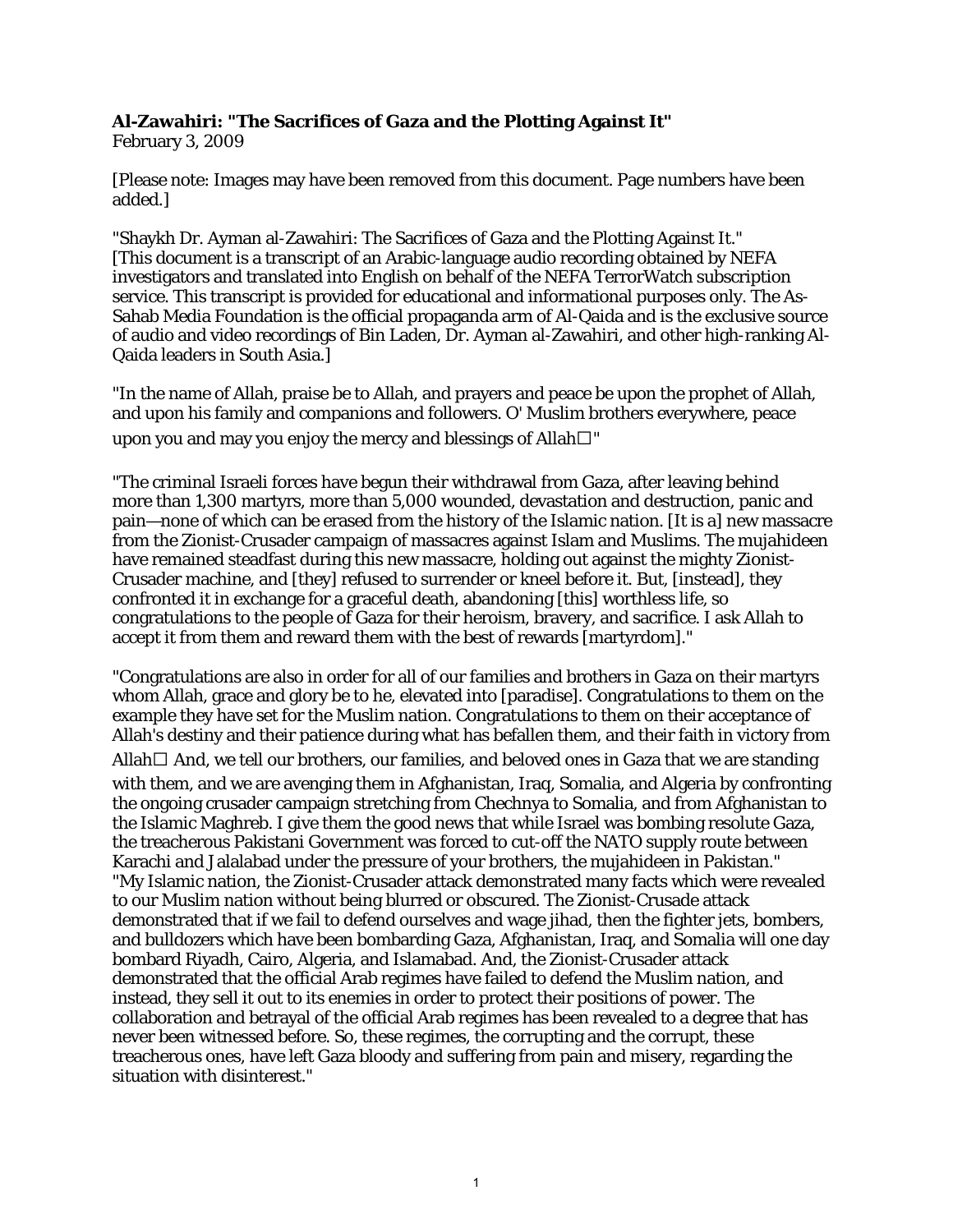"Not only that, but [they] also besieged Gaza and smothered it, blocking the migration of its people [who were hoping] to escape the criminal machinery of death and destruction that chases them about. The treacherous Egyptian regime conceded to allow some treatment for the wounded. But, the healthy were imprisoned in Gaza as they were annihilated by the fighter jets, bombs, bulldozers, and Israeli weapons. This Zionist-Crusader attack demonstrated that the Muslim nation stands alone and vulnerable on the battlefield [because] the governments have betrayed [Gaza] and [because] the [armed] factions have surrendered to these regimes, seeking their permission to wage jihad. As if we must wait for [permission] from crusader America in order to declare a jihad against crusader America."

"Therefore, the nation must take action, and it must not wait for these factions that become weak at times of confrontation, waiting for the permission of the collaborators in order to declare a jihad. All of our hopes reside in the individuals and masses of our nation moving forward, planning, and organizing against the Zionist-Crusader campaign, and eliminating its collaborators. It is crucial to move seriously and efficiently, because—although demonstrations express public anger—they mean nothing in the face of fighter jets and bulldozers. Moreover, they can be manipulated by collaborating and corrupt regimes in order to release pressure from the volcano of public anger. The Zionist-Crusader campaign will never falter and retreat until it loses souls, blood, and materiel. The Zionist-Crusader campaign will never lose to Islam and the Muslims unless there is a battle ... This Zionist-Crusade campaign also uncovered the collaborative nature of the crusader campaign against Gaza. All the Western countries supported Israel and equivocated between the killers and the victims."

"As for Obama, he declared that he is concerned about the killing of civilians in Gaza... Concerned! We are very thankful for your concern, Mr. Obama. Your concern has reached us, accompanied by thousands of bombs and tons of white phosphorus, mixed with the blood, corpses, and tears of Muslims in Gaza. But, it seems that Obama's concern didn't last long. In his inauguration speech, he failed to mention a single word about what happened in Gaza, as if nothing had happened. The Western crusade is collaborating today with the Arab traitors to pressure the mujahideen—and by employing these schemes—manages to accomplish for Israel what it failed to achieve through murder, destruction, and heavy weaponry. Now, those collaborators seek to bring back Mahmoud Abbas to Gaza via the path through Israel. And, Condoleezza Rice came out to declare that Mahmoud Abbas is the leader of all Palestinians. The goal now is to shift the mujahideen from freeing Palestine to freeing Gaza; from freeing Gaza to guaranteeing safety, security, and an end to the bloodshed; from guaranteeing an end to the bloodshed to blocking the importation of more weapons and opening the frontlines with the crusaders."

"And in confronting this Western Crusader collaboration with the Arab traitors, the Muslims and mujahideen must stand together so that the jihad will not be stopped from freeing Palestine and the rest of the Islamic countries, and so that the lives of Muslims are not sacrificed in Gaza for political machinations and international agreements. However, I believe that the mujahideen in Gaza, praise be to Allah, are fully aware of these schemes, and I believe that the Zionist-Crusader has only increased their determination, steadfastness, and desire to free the whole of Palestine from the [Jordan] river to the sea, recovering the stolen Al-Aqsa. So, the mujahideen in Gaza and Palestine and in the rest of the Muslim countries are aware that Palestine and every occupied Muslim land will never be free without jihad. And for jihad to continue, there must be perseverance against all the plots that aggressively work to surround Gaza and to block the importation of weapons. Breaking the siege that has been imposed around Gaza, which is preventing weapons and equipment from reaching it, is one of the most important responsibilities of this era."